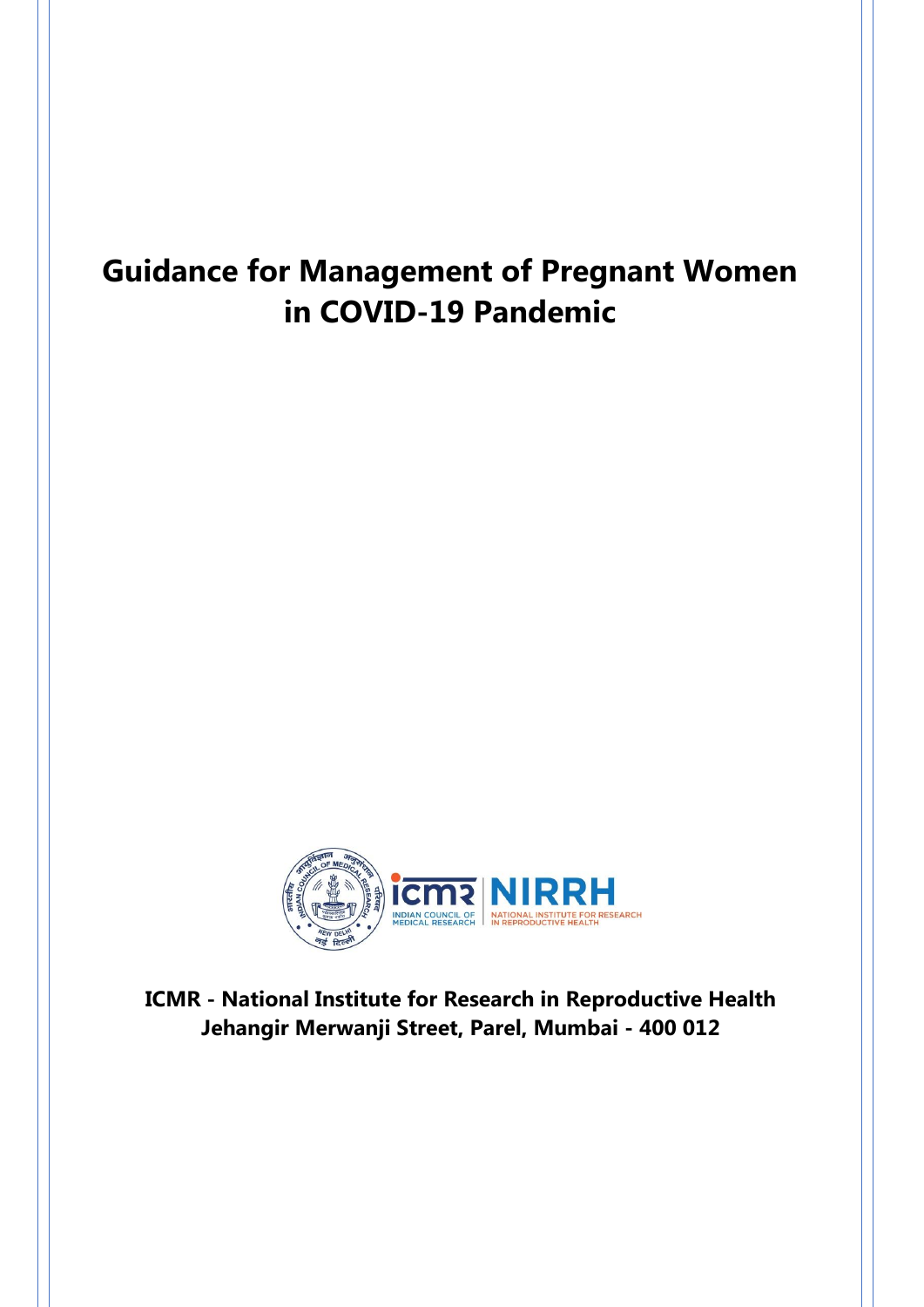## **PREFACE**

These infection prevention and control considerations are for healthcare facilities providing obstetric care for pregnant patients with confirmed novel coronavirus disease (COVID-19) or pregnant Persons Under Investigation (PUI) in obstetric healthcare settings including obstetrical triage, labour and delivery, recovery and inpatient postpartum settings.

These considerations are based upon the limited evidence available to date about transmission of the virus that causes COVID-19, and knowledge of other viruses that cause severe respiratory illness including influenza, severe acute respiratory syndrome coronavirus (SARS-CoV), and Middle East Respiratory Syndrome coronavirus (MERS-CoV). The approaches outlined below are intentionally cautious until additional data become available to refine recommendations for prevention of person-to-person transmission in inpatient obstetric care settings.

These recommendations are adapted based on guidelines from international agencies like CDC, ACOG, RCOG, FOGSI and Lancet publications. However, they are simplified and made user friendly for Indian context. This guidance is prepared considering resources in our government health settings.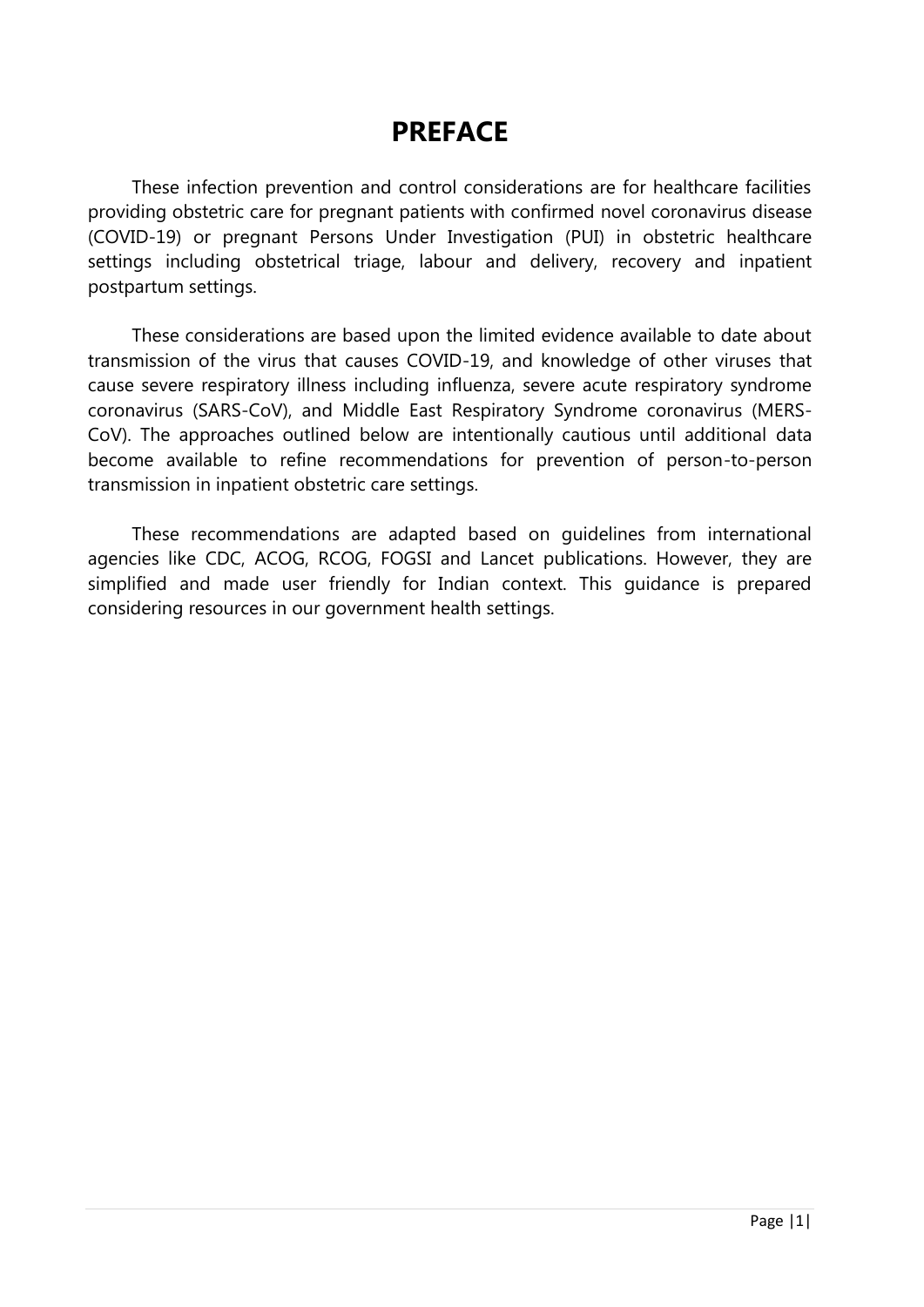### **Guidance for Management of Pregnant Women in COVID-19 Pandemic**

Obstetric units should take into consideration:

Appropriate isolation of pregnant patients who have confirmed COVID-19 or are Persons Under Investigations

Basic and refresher training for all healthcare personnel to include correct adherence to infection control practices, Personal Protective Equipment (PPE) use and handling (preferably by a video presentation)

Sufficient and appropriate PPE supplies positioned at all points of care

Processes to protect new-borns from risk of COVID-19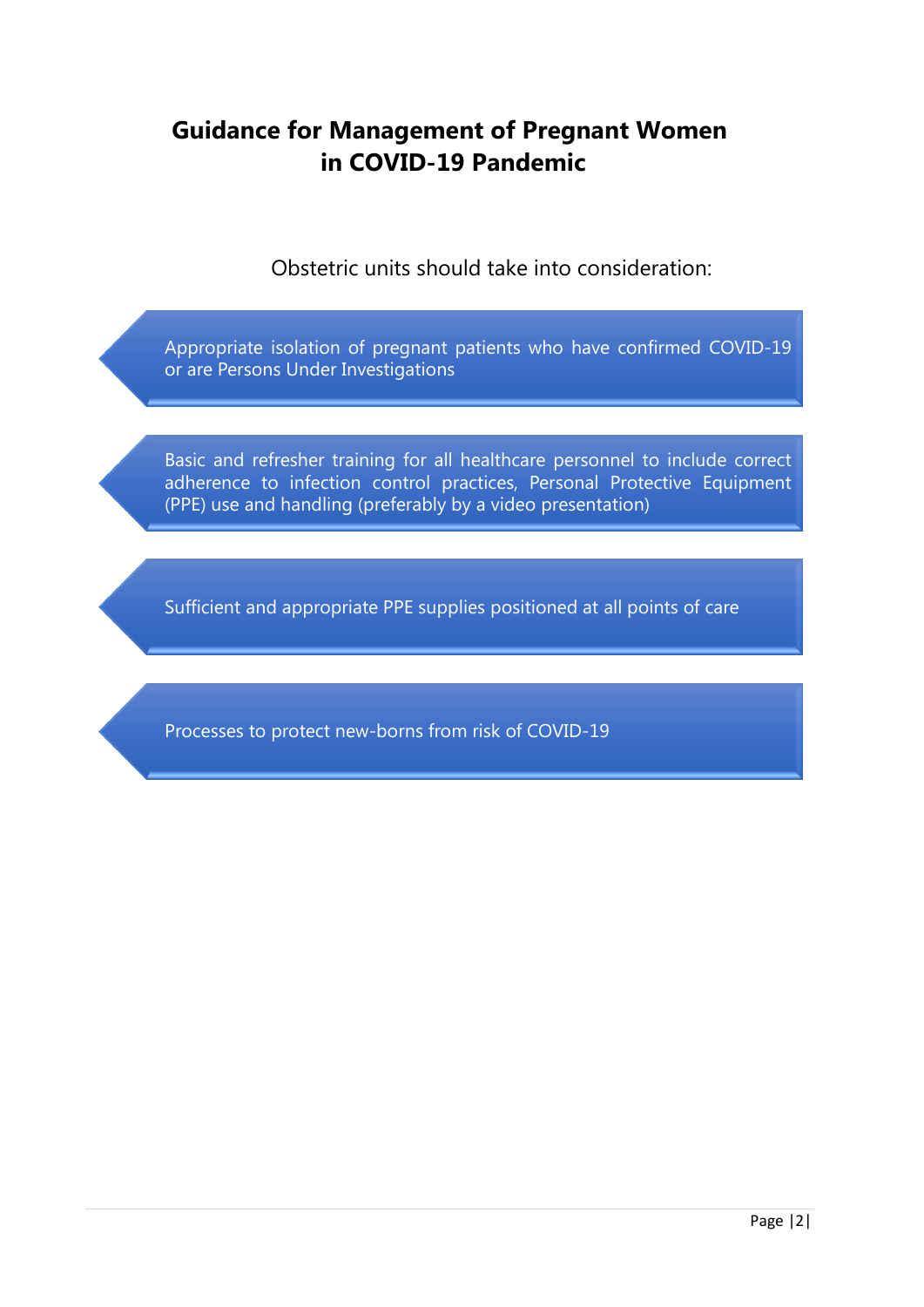# **Table of Contents**

| <b>S. No.</b> | <b>Section</b>                                                    | Page No.                |
|---------------|-------------------------------------------------------------------|-------------------------|
| 1.            | <b>Introduction</b>                                               | 4                       |
| 1.1           | <b>Effect of COVID-19 on pregnancy</b>                            | 4                       |
| 1.2           | <b>Transmission</b>                                               | $\overline{\mathbf{A}}$ |
| 1.3           | <b>Effect on foetus</b>                                           | 4                       |
| 2.            | General guidelines for obstetric health care providers            | 5                       |
| 3.            | <b>Specific obstetric management considerations</b>               | 6                       |
| 3.1           | <b>Medical history</b>                                            | 6                       |
| 3.2           | Information to be shared with pregnant women                      | 6                       |
| 3.3           | Do's and don'ts for obstetric care providers in COVID-19          |                         |
|               | <b>Pandemic</b>                                                   | 6                       |
| $\mathbf{4}$  | <b>Management of COVID-19 in pregnancy</b>                        | $\overline{7}$          |
| 4.1           | <b>Flowchart</b>                                                  | $\overline{7}$          |
| 4.2           | <b>Antenatal care</b>                                             | 8                       |
| 4.3           | <b>Intrapartum care</b>                                           | 9                       |
| 4.4           | <b>Care in labour</b>                                             | 9                       |
| 4.5           | Management of patients with COVID-19 admitted to<br>critical care | 10                      |
| 4.6           | <b>Postnatal management</b>                                       | 11                      |
| 4.7           | <b>Breastfeeding</b>                                              | 12                      |
| 4.8           | <b>Hospital discharge</b>                                         | 12                      |
| 4.9           | General advice for obstetric/emergency gynaecology                |                         |
|               | theatre                                                           | 12                      |
| 4.10          | Anaesthesia and advice regarding personal protective              |                         |
|               | equipment for caesarean birth                                     | 13                      |
| 4.11          | <b>Hand hygiene</b>                                               | 13                      |
| 4.12          | Personal Protection Equipment for the management of               |                         |
|               | suspected/confirmed patient of COVID-19                           | 14                      |
| 5.            | <b>Additional information and references</b>                      | 16                      |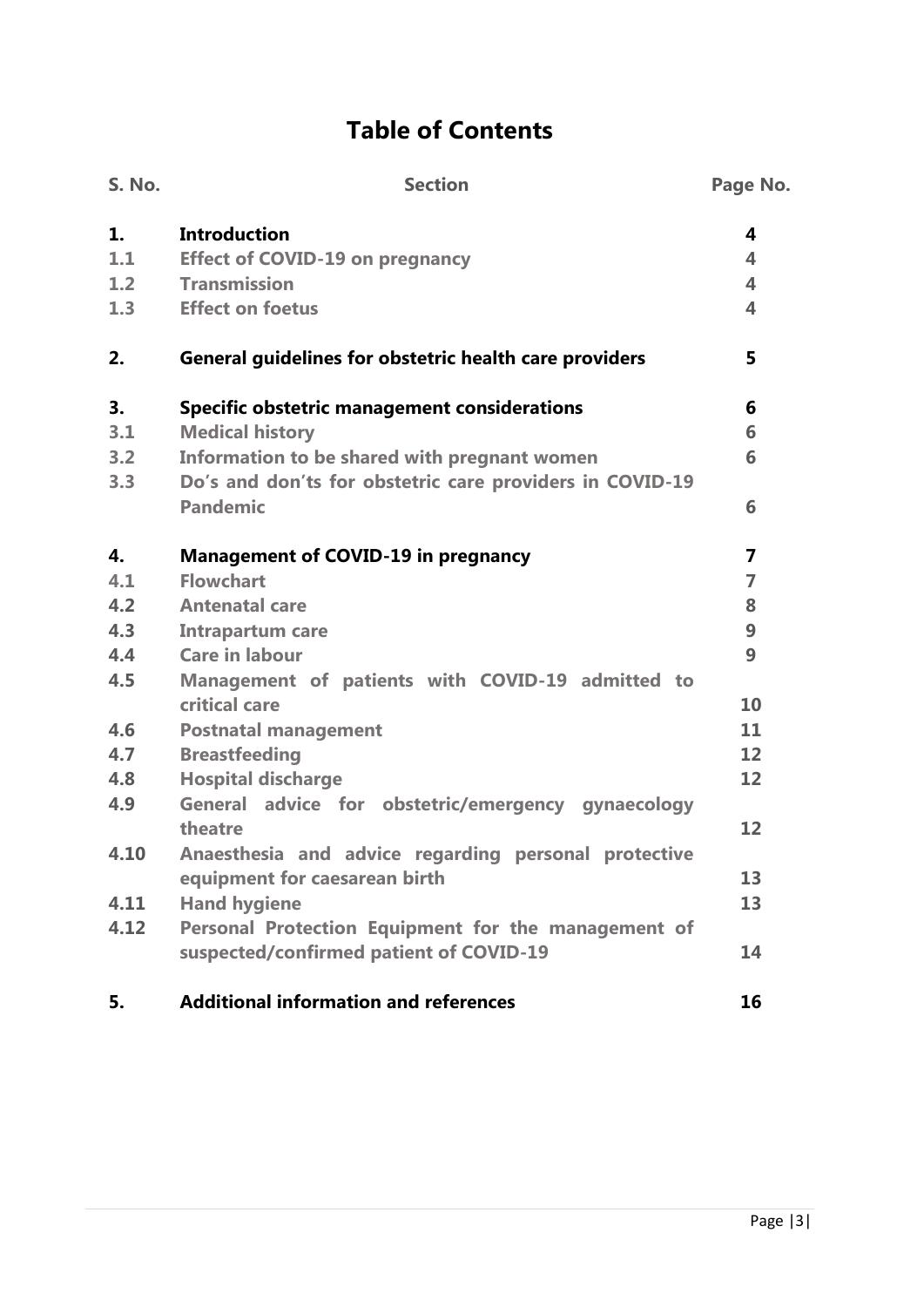### **1. Introduction**

#### **1.1 Effect of COVID-19 on Pregnancy**

- Pregnant women do not appear more likely to contract the infection than the general population. However, pregnancy itself alters the body's immune system and response to viral infections in general, which can occasionally be related to more severe symptoms and this will be the same for COVID-19.
- Reported cases of COVID-19 pneumonia in pregnancy are milder and with good recovery.
- In other types of coronavirus infection (SARS, MERS), the risks to the mother appear to increase in particular during the last trimester of pregnancy. There are case reports of preterm birth in women with COVID-19 but it is unclear whether the preterm birth was always iatrogenic, or whether some were spontaneous.
- Pregnant women with heart disease are at highest risk (congenital or acquired).
- The coronavirus epidemic increases the risk of perinatal anxiety and depression, as well as domestic violence. It is critically important that support for women and families is strengthened as far as possible; that women are asked about mental health at every contact

#### **1.2 Transmission**

- With regard to vertical transmission (transmission from mother to baby antenatally or intrapartum), emerging evidence now suggests that vertical transmission is probable, although the proportion of pregnancies affected and the significance to the neonate has yet to be determined.
- At present, there are no recorded cases of vaginal secretions being tested positive for COVID-19.
- At present, there are no recorded cases of breast milk being tested positive for COVID-19.

#### **1.3 Effect on Foetus**

- There are currently no data suggesting an increased risk of miscarriage or early pregnancy loss in relation to COVID-19.
- There is no evidence currently that the virus is teratogenic. Long term data is awaited.
- COVID-19 infection is currently not an indication for Medical Termination of Pregnancy.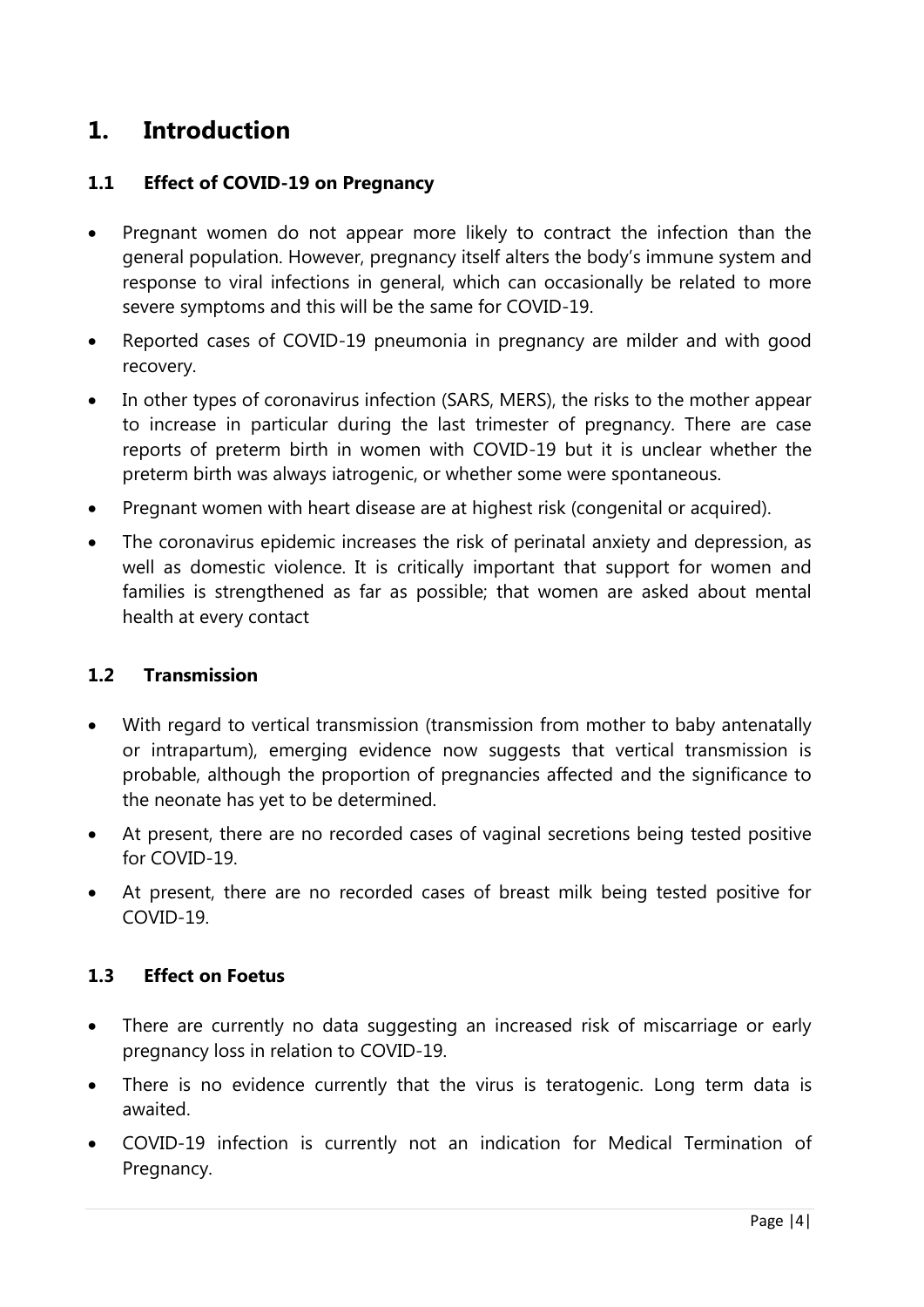### **2. General Guidelines for Obstetric Health Care Providers**

- Ob-gyns and other health care practitioners should contact their local and/or state health department for guidance on testing persons under investigation and should follow the national protocol.
- Health care practitioners should immediately notify infection control personnel at their health care facility and their local or state health department in the event of a PUI for COVID-19.
- A registry for all women admitted to with confirmed COVID-19 infection in pregnancy should be maintained. Maternal and neonatal records including outcome should be completed in detail and preserved for analysis in future.
- Health care providers should create a plan to address the possibility of a decreased health care workforce, potential shortage of personal protective equipment, limited isolation rooms, and should maximize the use of telehealth across as many aspects of prenatal care as possible.
- Each facility should consider their appropriate space and staffing needs to prevent transmission of the virus that causes COVID-19.
- Pregnant women should be advised to increase their social distancing to reduce the risk of infection and practice hand hygiene.
- Health care practitioners should promptly notify infection control personnel at their facility of the anticipated arrival of a pregnant patient who has confirmed COVID-19 or is a PUI so that infection control measures can be kept in place.
- Intrapartum services should be provided in a way that is safe, with reference to minimum staffing requirements and the ability to provide emergency obstetric, anaesthetic and neonatal care where indicated.
- A single, asymptomatic birth partner should be permitted to stay with the woman, at a minimum, through pregnancy and birth. Visitors should be instructed to wear appropriate PPE, including gown, gloves, face mask, and eye protection.
- Women should be met at the maternity unit entrance by staff wearing appropriate PPE and be provided with a surgical face mask. The face mask should not be removed until the woman is isolated in a suitable room.
- Staff providing care should take Personal Protective Equipment (PPE) precautions as per national guidance.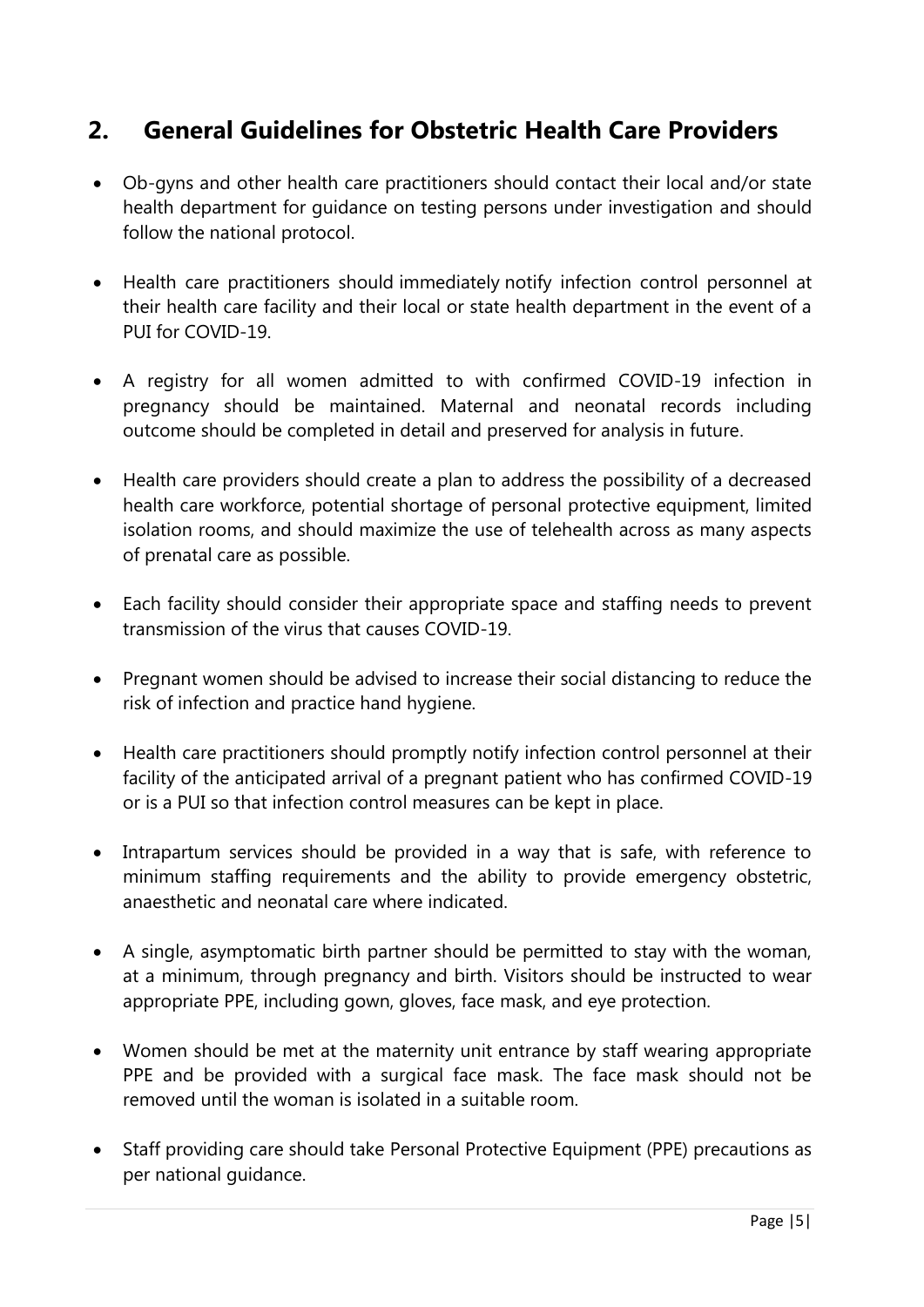### **3. Specific Obstetric Management Considerations**

#### **3.1 Medical History**

For all pregnant women obtain the following information:

- A detailed travel history
- History of exposure to people with symptoms of COVID-19
- Symptoms of COVID-19
- Coming from hot spot area
- Immunocompromised conditions

#### **3.2 Information to be shared with pregnant women**

Pregnant women should be informed as follows:

If you are infected with COVID-19 you are still most likely to have no symptoms or a mild illness from which you will make a full recovery.

> If you develop more severe symptoms or your recovery is delayed, this may be a sign that you are developing a more significant chest infection that requires enhanced care; you should contact your maternity care team immediately.

> > There may be a need to reduce the number of antenatal visits you have. However, do not reduce your number of visits without agreeing first with your maternity team.

#### **3.3 Do's and Don'ts for Obstetric care providers in COVID-19 Pandemic**

- If a woman meets criteria for COVID-19 testing, she should be tested. Until test results are available, she should be treated as though she has confirmed COVID-19.
- Do not delay obstetric management in order to test for COVID-19.
- Elective procedures like induction of labour for indications that are not strictly necessary, routine growth scans not for a strict guidance-based indication and routine investigations should be reduced to minimum at discretion of care provider.
- If ultrasound equipment is used, it should be decontaminated after use.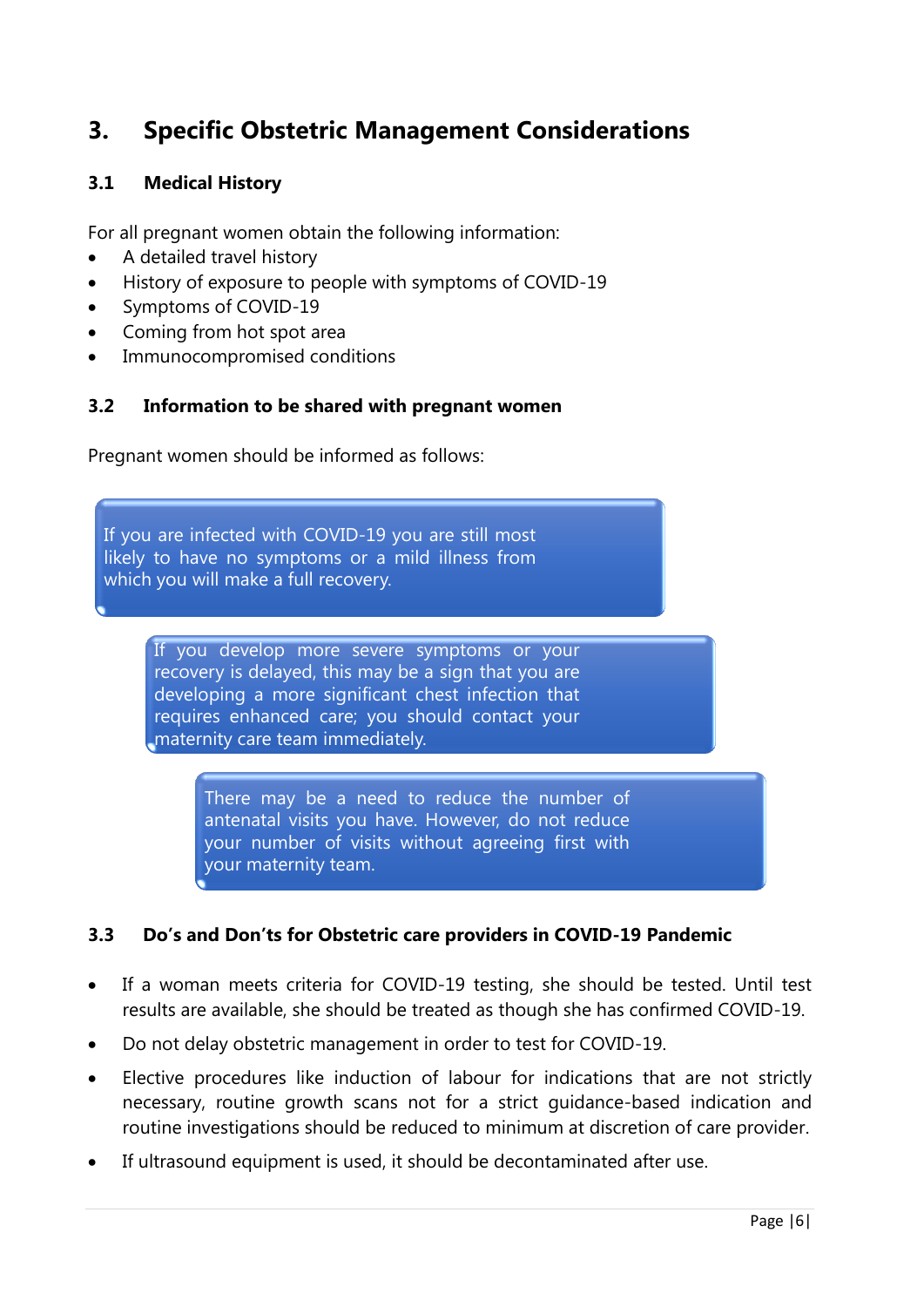### **4. Management of COVID-19 in Pregnancy**

#### **4.1 Flowchart for Management in Pregnant Women (Adapted from Lancet)**

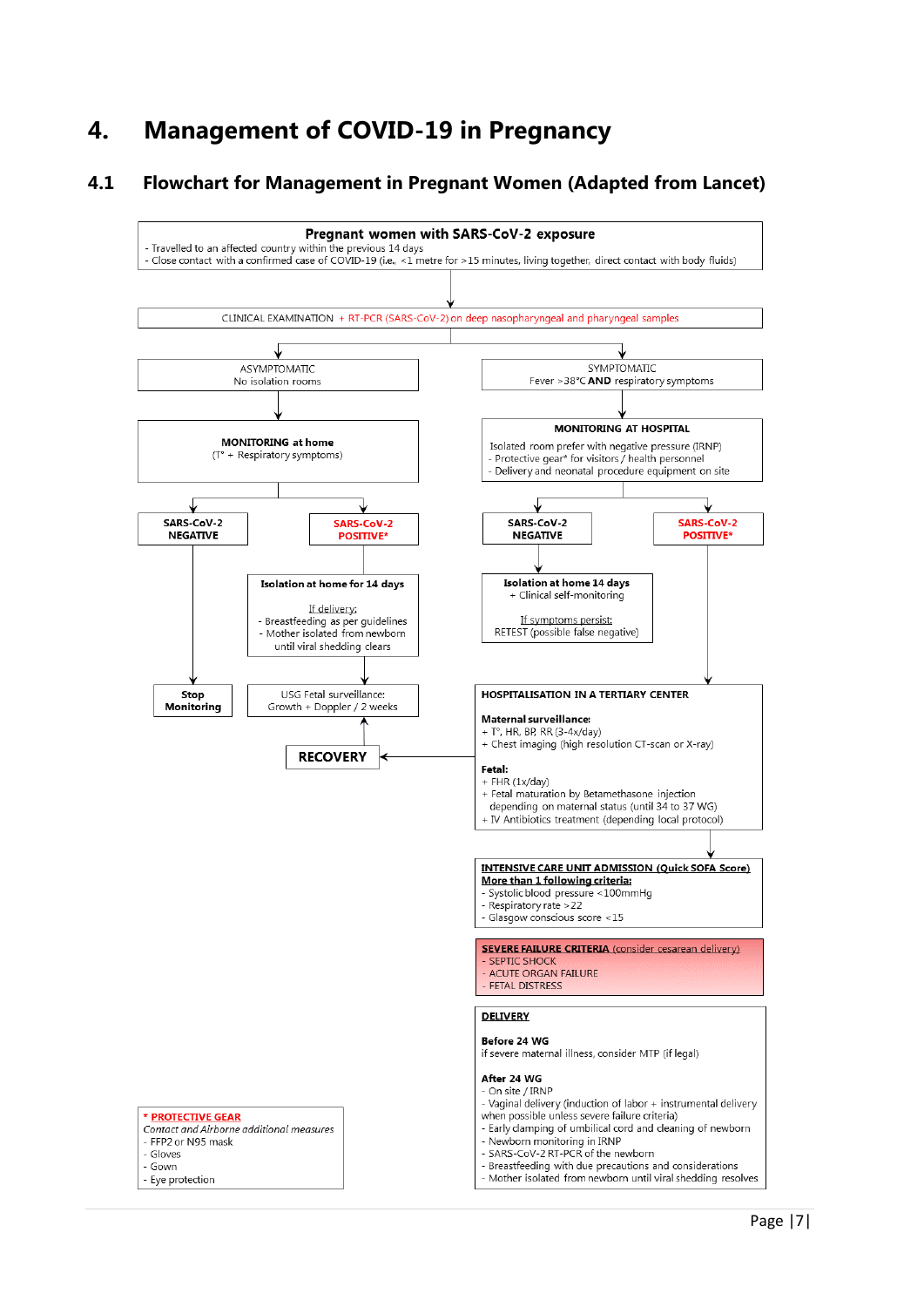#### **4.2 Antenatal Care**

- Women should be advised to attend routine antenatal care, tailored to minimum, at the discretion of the maternal care provider at 12, 20, 28 and 36 weeks of gestation, unless they meet current self-isolation criteria.
- For women who have had symptoms, appointments can be deferred until 7 days after the start of symptoms, unless symptoms (aside from persistent cough) become severe. Foetal Kick count to be maintained.
- If needed to visit health centre, should take own transport or call 108, informing the ambulance staff about her status.
- For women who are self-quarantined because someone in their household has possible symptoms of COVID-19, appointments should be deferred for 14 days.
- Any woman who has a routine appointment delayed for more than 3 weeks should be contacted. (In rural areas ANMs/ASHAs can contact by telephone/ routine household visits with PPE).
- Even if a woman has previously tested negative for COVID-19, if she presents with symptoms again, COVID-19 should be suspected.
- Referral to antenatal ultrasound services for foetal growth surveillance is recommended after 14 days following the resolution of acute illness.

#### **Note:**

- *The service providers can assess the feasibility of isolation for the patient at home, especially if in slums/small households, else she could be admitted in hospital or quarantine facility.*
- *Also, self-quarantine for close contacts of the pregnant patient tested positive for 14 days.*
- *Whether she has attended ANC clinic in the last 14 days before testing, if so selfquarantine of the service providers.*
- *If a woman tests positive, she should be advised to deliver at least at an FRU (Rural/SDH); preferably a tertiary facility anticipating the complications during delivery.*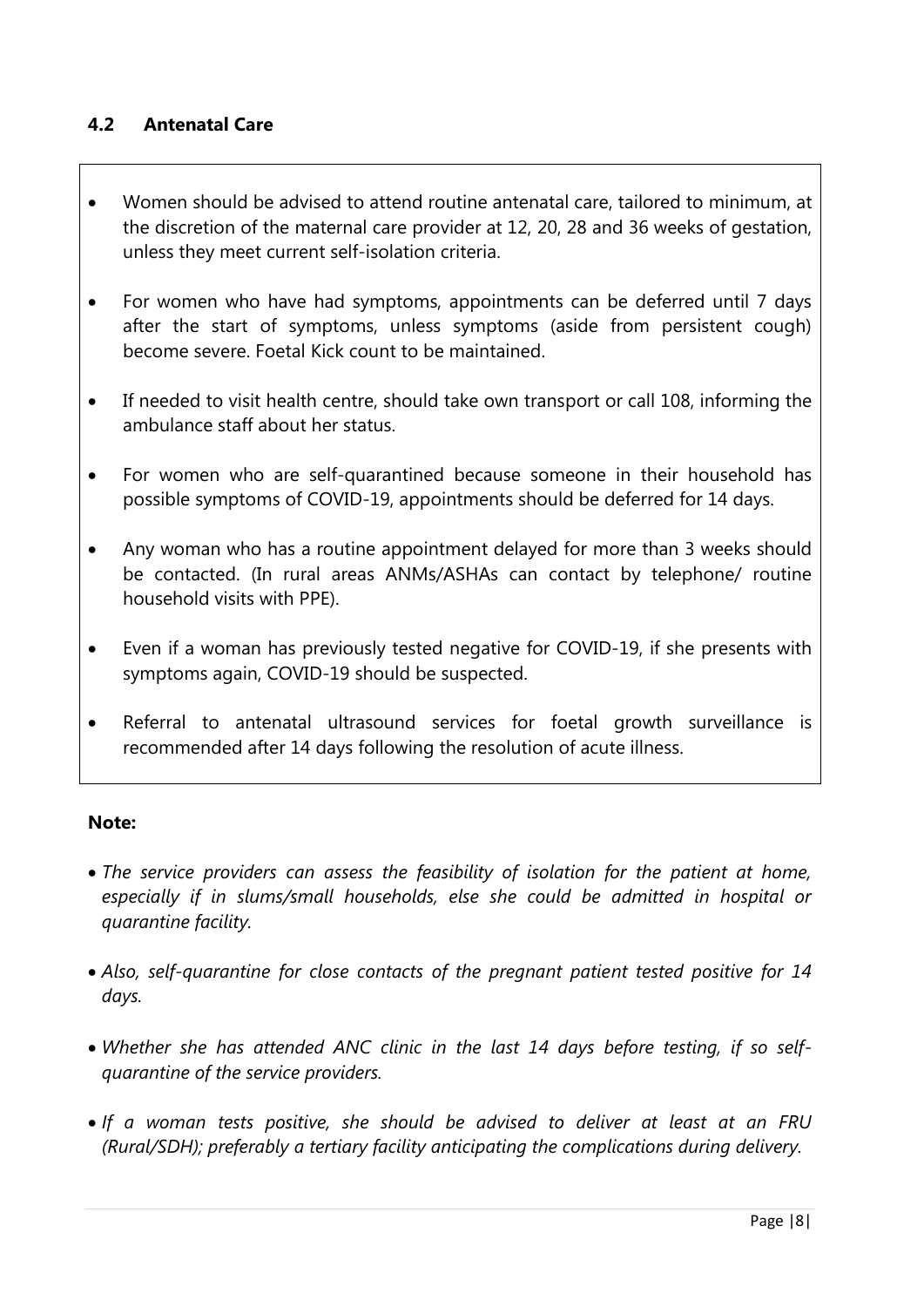#### **4.3 Intrapartum Care**

Once settled in an isolation room, a full maternal and foetal assessment should be conducted to include:

- Assessment of the severity of COVID-19 symptoms, which should follow a multidisciplinary team approach including an infectious diseases or medical specialist.
- Delivery should be preferably at tertiary care centre.
- Maternal observations including temperature, respiratory rate & oxygen saturations.
- Confirmation of the onset of labour, as per standard care.
- Electronic foetal monitoring using cardiotocograph (CTG).
- Hourly oxygen saturation during labour.

#### **4.4 Care in Labour**

- Aim to keep oxygen saturation >94%, titrating oxygen therapy accordingly.
- If the woman has signs of sepsis, investigate and treat as per guidance on sepsis in pregnancy, but also consider active COVID-19 as a cause of sepsis and investigate according to guidance.
- Continuous electronic foetal monitoring in labour is recommended.
- There is currently no evidence to favour one mode of birth over another. Mode of birth should not be influenced by the presence of COVID-19, unless the woman's respiratory condition demands urgent delivery.
- There is no evidence that epidural or spinal analgesia or anaesthesia is contraindicated in the presence of coronaviruses. Epidural analgesia should therefore be recommended in labour to women with suspected/confirmed COVID-19 to minimise the need for general anaesthesia if urgent delivery is needed.
- In case of deterioration in the woman's symptoms, make an individual assessment regarding the risks and benefits of continuing the labour, versus emergency caesarean birth if this is likely to assist efforts to resuscitate the mother.
- When caesarean birth or other operative procedure is advised, it should be done after wearing PPE.
- An individualised decision should be made regarding shortening the length of the second stage of labour with elective instrumental birth in a symptomatic woman who is becoming exhausted or hypoxic.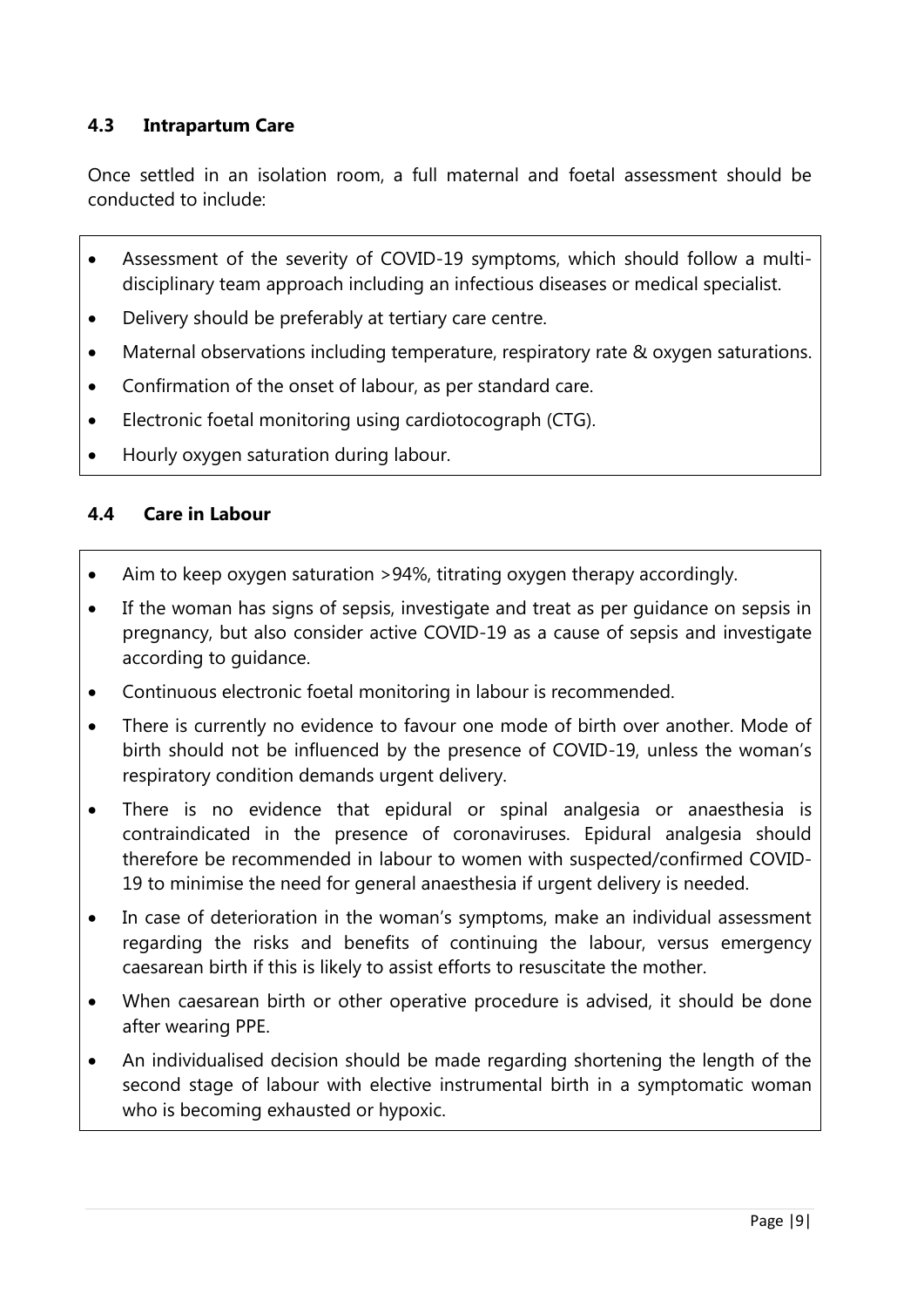#### **4.5 Management of Patients with COVID-19 Admitted to Critical Care**

Particular considerations for pregnant women are:

- Hourly observations, monitoring both the absolute values and the trends.
- Titrate oxygen to keep saturations > 94%.
- Hourly respiratory rate looking for the rate and trends:
- Young fit women can compensate for deterioration in respiratory function and are able to maintain normal oxygen saturations before they suddenly decompensate. So, a rise in the respiratory rate, even if the saturations are normal, may indicate deterioration in respiratory function and should be managed by starting or increasing oxygen.
- Radiographic investigations should be performed as for the non-pregnant adult; this includes chest X-ray and CT of the chest. Chest imaging, especially CT chest, is essential for the evaluation of the patient with COVID-19 and should be performed when indicated, and not delayed due to foetal concerns. Abdominal shielding can be used to protect the foetus as per normal protocols.
- Consider additional investigations to rule out differential diagnoses, e.g. ECG, CTPA as appropriate, echocardiogram. Do not assume all pyrexia is due to COVID-19 and also perform full sepsis screening.
- Consider bacterial infection if the white blood cell count is raised (lymphocytes usually normal or low with COVID-19) and commence antibiotics.
- Apply caution with IV fluid management. Try boluses in volumes of 250-500mls and then assess for fluid overload before proceeding with further fluid resuscitation.
- The frequency and suitability of foetal heart rate monitoring should be considered on an individual basis, taking into consideration the gestational age of the foetus and the maternal condition. If urgent delivery is indicated for foetal reasons, birth should be expedited as normal, as long as the maternal condition is stable.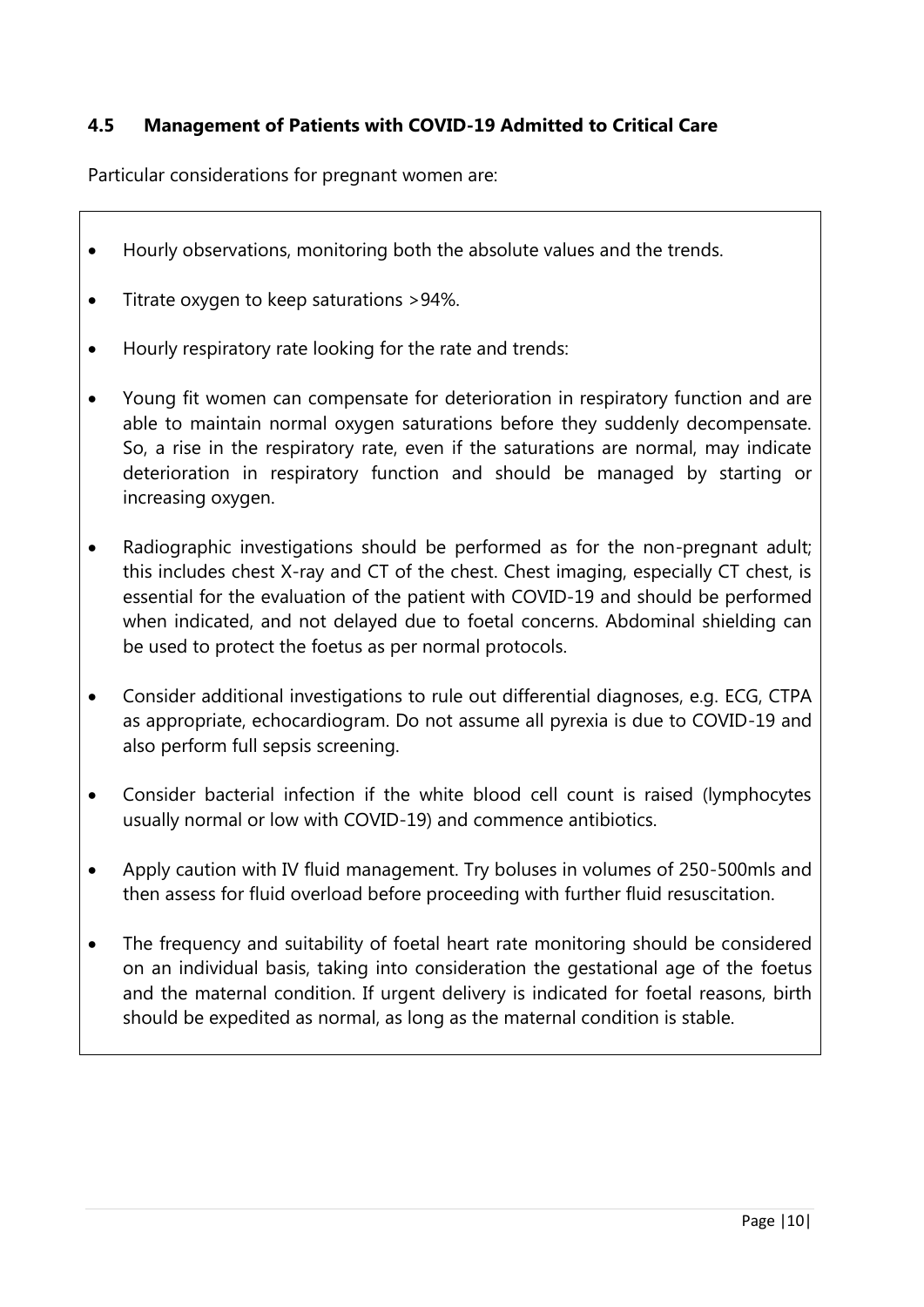#### **4.6 Postnatal Management**

It is unknown whether new-borns with COVID-19 are at increased risk for severe complications. Transmission after birth via contact with infectious respiratory secretions is a concern. Facilities should consider temporarily separating (e.g. separate rooms) the mother who has confirmed COVID-19 or is a PUI, from her baby until the mother's transmission-based precautions are discontinued.

#### **Considerations below for temporary separation:**

- The risks and benefits of temporary separation of the mother from her baby should be discussed with the mother by the healthcare team.
- A separate isolation room should be available for the infant while they remain a PUI.
- The decision to discontinue temporary separation of the mother from her baby should be made on a case-by-case basis in consultation with clinicians, infection prevention and control specialists, and public health officials. Decision should take into account disease severity, illness signs and symptoms, and results of laboratory testing for virus that causes COVID-19, SARS-CoV-2 of mother and neonate.
- **If colocation (sometimes referred to as "rooming in")** of the new-born with his/her ill mother in the same hospital room occurs in accordance with the mother's wishes or is unavoidable due to facility limitations, facilities should consider implementing measures to reduce exposure of the new-born to the virus that causes COVID-19.
- Consider using engineering controls like physical barriers (e.g., a curtain between the mother and new-born) and keeping the new-born ≥6 feet away from the ill mother.
- If no other healthy adult is present in the room to care for the new-born, a mother who has confirmed COVID-19 or is a PUI should put on a facemask and practice hand hygiene1 before each feeding or other close contact with her new-born. The facemask should remain in place during contact with the new-born. These practices should continue while the mother is on transmission-based precautions in a healthcare facility.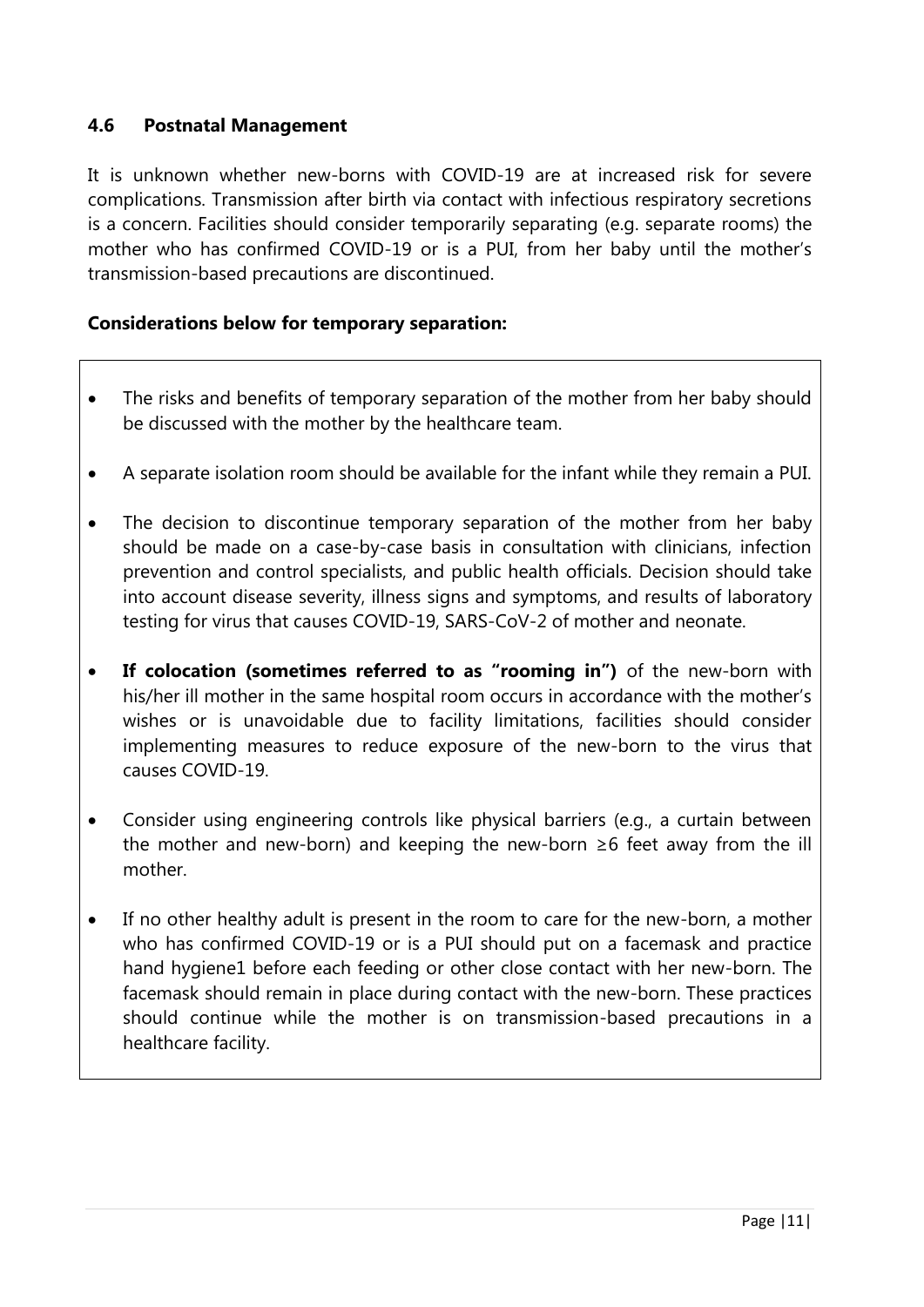#### **4.7 Breastfeeding**

- During temporary separation, mothers who intend to breastfeed should be encouraged to express their breast milk to establish and maintain milk supply.
- If possible, a dedicated breast pump should be provided. Prior to expressing breast milk, mothers should practice hand hygiene. After each pumping session, all parts that come into contact with breast milk should be thoroughly washed and the entire pump should be appropriately disinfected as per the manufacturer's instructions.
- This expressed breast milk should be fed to the new-born by a healthy caregiver.
- If a mother and new-born do room-in and the mother wishes to feed at the breast, she should put on a facemask and practice hand hygiene before each feeding.

#### **4.8 Hospital Discharge**

Discharge for postpartum women should follow recommendations described in the [guidelines for discharge of Hospitalized Patients with COVID-19.](https://www.cdc.gov/coronavirus/2019-ncov/hcp/disposition-hospitalized-patients.html) Test should be negative and maternal and foetal/neonatal condition should be stable.

#### **4.9 General Advice for Obstetric/Emergency Gynaecology Theatre**

- Elective obstetric procedures (e.g. cervical cerclage or caesarean) should be scheduled at the end of the operating list.
- Non-elective procedures should be carried out in a second obstetric theatre, where available, allowing time for a full post-operative theatre clean-up as per national health protection guidance.
- The number of staff in the operating theatre should be kept to a minimum, and all must wear appropriate PPE.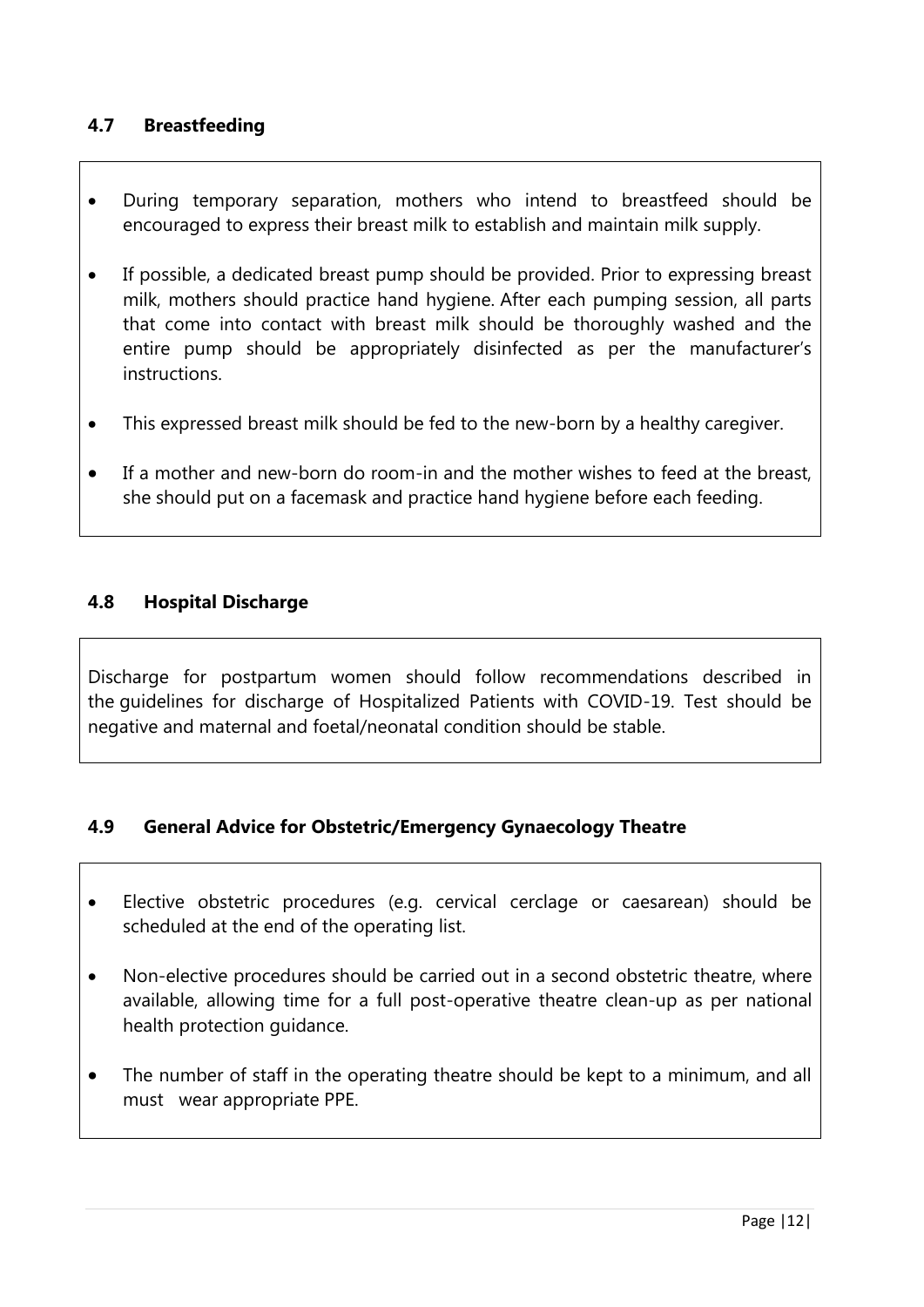#### **4.10 Anaesthesia and Advice regarding Personal Protective Equipment for Caesarean Birth**

- The level of PPE required by healthcare professionals caring for a woman with COVID-19 undergoing a caesarean birth should be determined based on the risk of requiring a general anaesthetic.
- Intubation for general anaesthesia (GA) is an aerosol-generating procedure (AGP). This significantly increases risk of transmission of coronavirus to the attending staff.
- Regional anaesthesia (spinal, epidural or CSE) is not an AGP.
- For the minority of caesarean births where GA is planned from the outset, all staff in theatre should wear full PPE, including a filtering face piece level 3 (FFP3) mask. The scrub team should scrub and don PPE before the GA is commenced.
- For a non-urgent caesarean birth where regional anaesthesia is planned, the risk of requiring GA is very small. In this situation, all staff not required for siting of the regional anaesthetic should stay outside theatre until the block is effective. All staff in theatre should then don PPE with a fluid-resistant surgical mask (FRSM) and eye protection (to prevent against droplet or fomite spread of the virus).
- In the small proportion of cases in which regional anaesthesia cannot be successfully achieved, and GA is required, the scrub team should enter the theatre, scrub and don full PPE, including an FFP3 mask, before the GA is commenced.
- If the risk of requiring conversion to GA is considered significant, the theatre team should scrub and don full PPE, including an FFP3 mask, before the procedure is commenced. An example is a woman whose epidural has been suboptimal during labour, which is 'topped-up' for an emergency caesarean birth.
- If the risk of requiring conversion to GA is considered low, the theatre team should scrub and don PPE with an FRSM with eye protection. Examples include a woman whose epidural has been working well during labour and has been 'topped-up' for an emergency caesarean birth or a woman with a newly sited spinal anaesthetic that was inserted without difficulty and became effective in the expected timeframe.

### **4.11 Hand Hygiene**

- Hand hygiene includes use of alcohol-based hand sanitizer that contains 60% to 95% alcohol before and after all patient contact, contact with potentially infectious material, and before putting on and upon removal of PPE, including gloves.
- It can also be performed by washing with soap and water for at least 20 seconds.
- If hands are visibly soiled, use soap and water before returning to alcohol-based hand sanitizer.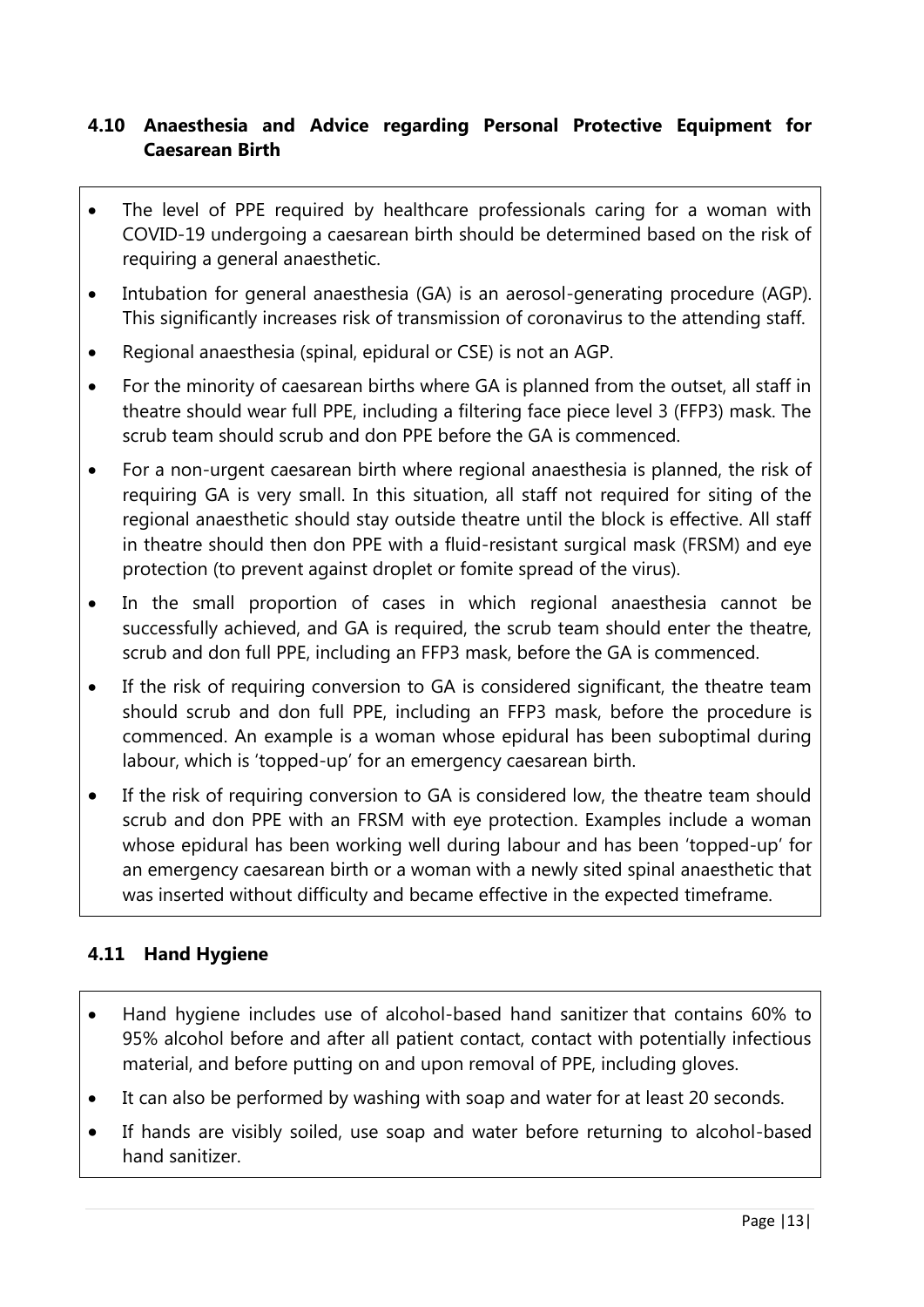#### **4.12 Personal Protection Equipment for Management of Suspected/Confirmed Patient of COVID-19**

#### **Respiratory protection**

- Triple layered surgical mask.
- N95 facemasks.
- These are needed when performing an aerosol-generating procedure or in an area where neonates are being provided respiratory support by CPAP device/ventilator.

#### **Eye protection**

Goggles (will not be usable by those using vision glasses) or face shield.

#### **Body protection**

- Long-sleeved water-resistant complete gown including head and shoe cover. A single piece head to toe water resistant body cover will be ideal for attending resuscitation in delivery room or OT.
- Hand protection
- Well-fitting gloves.

#### **Use of Personal Protective Equipment**

#### **Steps in Wearing PPE (Donning)**

- Before wearing the PPE for managing a suspected or confirmed COVID-19 case, proper hand hygiene should be performed. The gown should be donned first.
	- The mask or respirator should be put on next and properly adjusted to fit; remember to fit check the respirator.
- The goggles or face shield should be donned next and the gloves are donned last.
	- Keep in mind, the combination of PPE used, and therefore the sequence for donning, will be determined by the precautions that need to be taken.

#### **Steps in Removing PPE (Doffing)**

Wearing the PPE correctly will protect the healthcare worker from contamination. After the patient has been examined or desired procedure is performed, the removal of the PPE is a critical and important step that needs to be carefully carried out in order to avoid self-contamination because the PPE could by now be contaminated.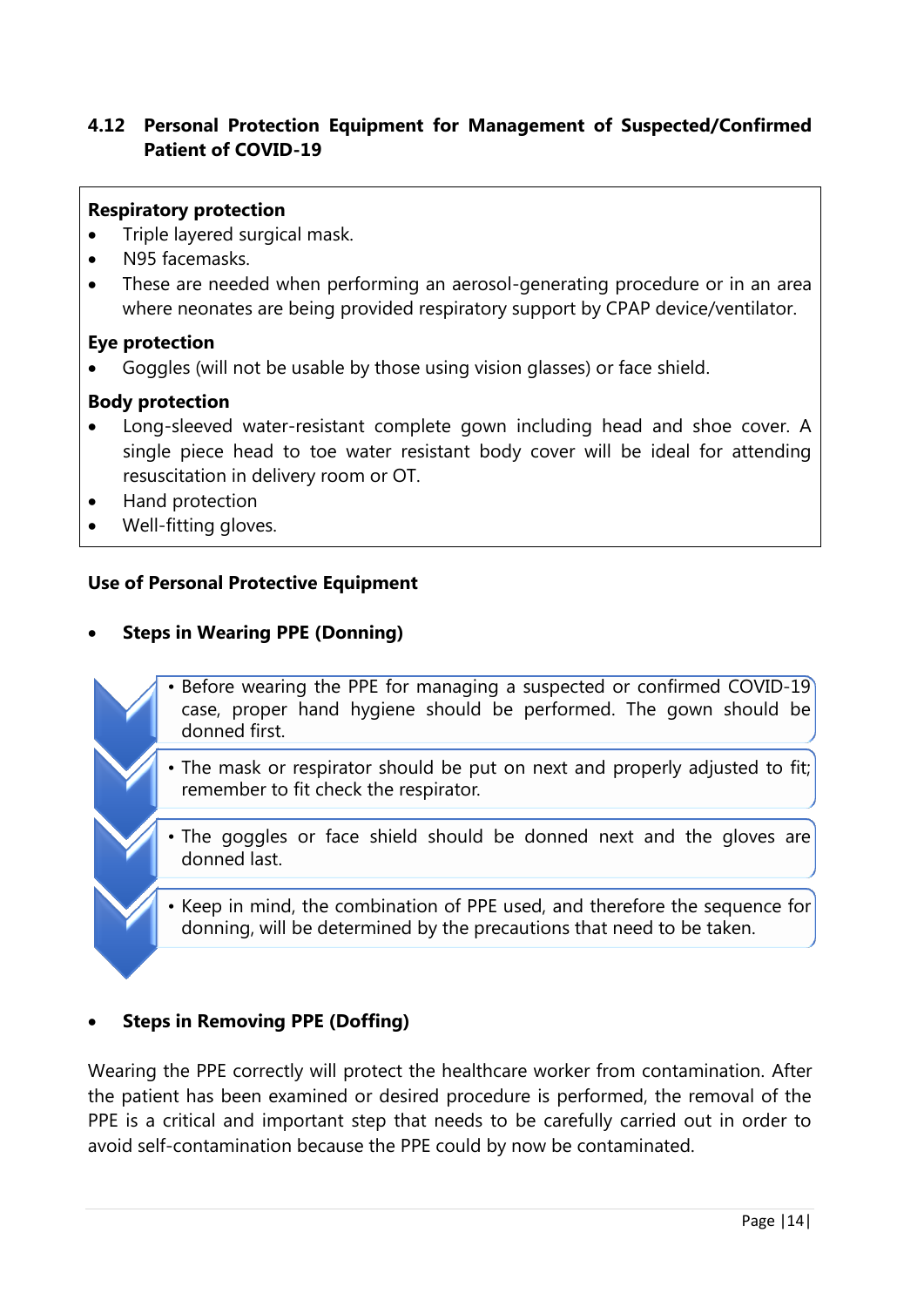•The gloves are removed first because they are considered a heavily contaminated item. Use of alcohol-based hand disinfectant should be considered before removing the gloves. Dispose of the gloves in a biohazard bin.

•After the removal of gloves, hand hygiene should be performed, and a new pair of gloves should be worn to further continue doffing procedure. Using a new pair of gloves will prevent selfcontamination. Unbuttoning of the backside of the gown, performed by an assistant. Removal of gown to be performed by grabbing the back side of the gown and pulling it away from the body. Single-use gowns can now be disposed of; reusable gowns have to be placed in a bag or container for disinfection.

•After the gown, the goggles should be removed and either disposed if they are single-use, or placed in a bag or container for disinfection. In order to remove the goggles, a finger should be placed under the textile elastic strap in the back of the head and the goggles taken off. Touching the front part of the goggles, which can be contaminated, should be avoided. If goggles with temples are used, they should be removed as per manufacturer's recommendations.

•The respirator/ mask should be removed next. In order to remove the respirator/mask, a finger or thumb should be placed under the straps in the back and the respirator taken off. The respirator (or the surgical mask) should be disposed of after removal. It is important to avoid touching the respirator/mask with the gloves (except for the straps) during its removal.

•The last PPE items that should be removed are the new set of gloves that were worn after disposal of the contaminated gloves. Use of alcohol-based solution should be considered before removing the gloves. The gloves should be removed Dispose of the gloves in a biohazard bin.

•After glove removal, hand hygiene should be performed.